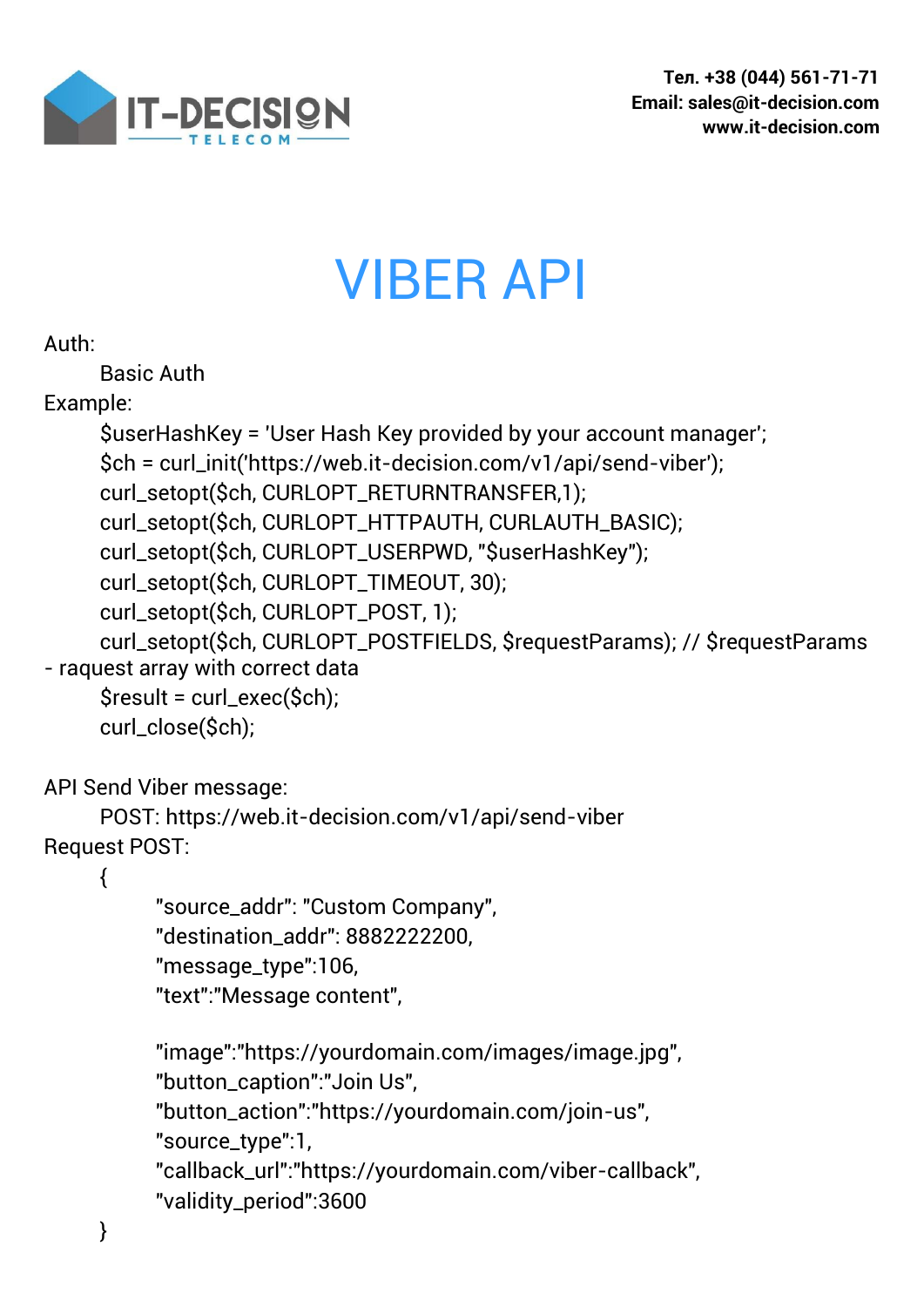source\_addr:

<= 20 chars - from whom the message destination\_addr:

<= 20 chars - to whom the message message\_type (Type of message sent):

106 only text (convenient for transactional messages)

108 text+image+button (convenient for promotional messages)

206 only text (2Way)\*(convenient for promotional messages)

208 text+image+button (2Way)\* (convenient for promotional messages) text:

<= 1000 chars - text of Viber message

image (Correct URL with image for promotional message with button caption fnd button action):

jpg or jpeg (mime type is image/jpeg), maximum resolution 400x400 pixels png (mime type is image/png), maximum resolution 400x400 pixels button\_caption:

<= 30 chars - button caption

button action:

Correct URL for transition when you press the button source\_type (Message sending procedure):

promotion message (the message can be with text, picture and button) - 1

transactional message (text message) - 2

callback\_url:

Correct URL for message status callback validity\_period:

TTL (Time to live) allows the sender to limit the life time of a message. In case the message did not get the status "delivered" before the time ended, the message will not be charged and will not be delivered to the user. In case no TTL was provided (no "ttl" parameter) Viber will try to deliver the message for up to 1 day.

promotion message - min TTL 40 seconds max TTL 21600 seconds (6 hours) transactional message - min TTL 40 seconds max TTL 21600 seconds (6 hours)

```
Responce JSON (POST):
     {
          "message_id":429
     }
```

```
message_id:
     Sent message ID
```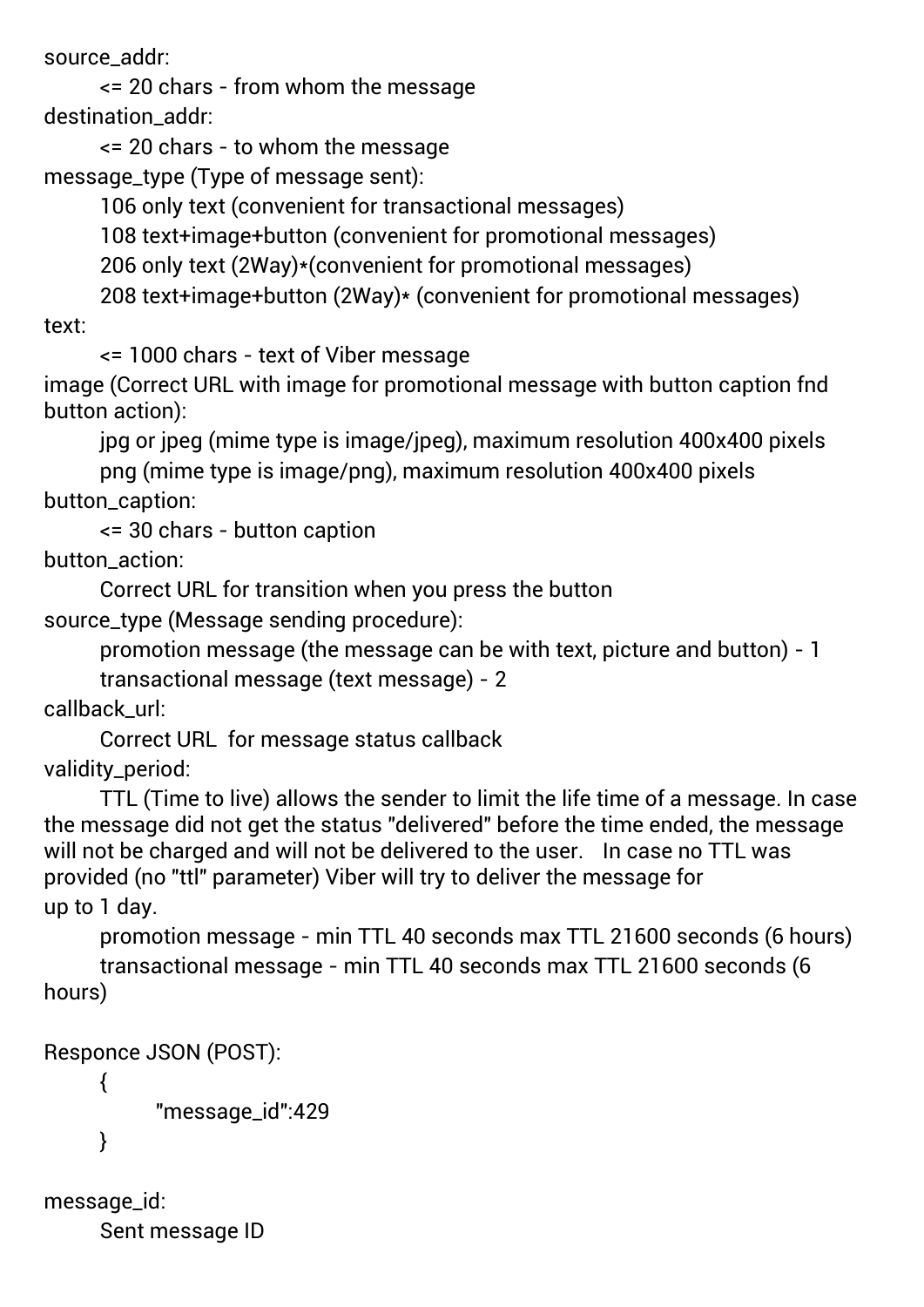\* Get message from a user for 2Way messages:

For 2way messages ITD Viber system will send callbacks with each user's message. The tracking data content will be sent by the client according to the tracking data in the last message which was received on the Viber client's side.

The responce implies that the API user has a callback url for this messages. Responce JSON (POST):

```
{
           "message_token": 44444444444444,
           "phone_number": "972512222222",
           "time": 2121212121.
           "message": {
                "text": "a message to the service",
                "tracking_data": "tracking_id:100035"
           }
     }
message_token:
```
client response message token phone\_number:

client phone number

time:

client response message time

message:

text: client response message text tracking\_data:

tracking\_id: The id of the message to which the client is responding

API Receive Viber message:

```
POST: https://web.it-decision.com/v1/api/receive-viber
Request POST:
```

```
"message_id":429
```
message\_id:

{

}

The ID of the message whose status you want to get (for the last 5 days)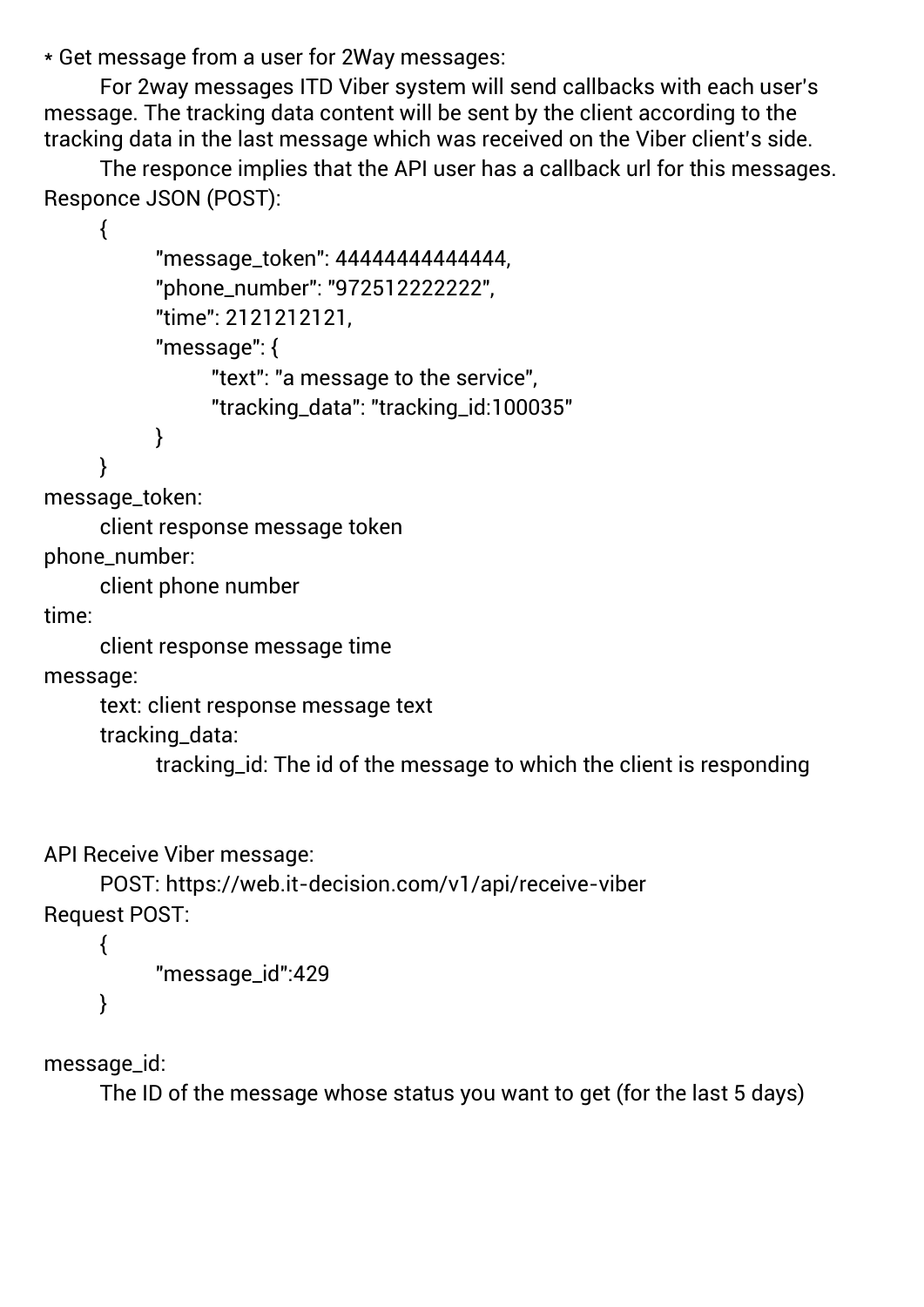```
Responce JSON:
     {
           "message_id":429, 
           "status":1, 
     }
```
message\_id:

The ID of the message whose status you want to get (for the last 5 days) status:

Current Viber message status

Viber messages statuses:

sent - 0; delivered - 1; error - 2; rejected - 3; undelivered - 4; pending - 5; unknown - 20;

Errors:

name : Too Many Requests message : Rate limit exceeded. code : 0 status : 429

name : Invalid Parameter: [param\_name], message : Empty parameter or parameter validation error, code : 1, status : 400,

name : Internal server error,

message : The server encountered an unexpected condition which prevented it from fulfilling the request,

code : 2, status : 500,